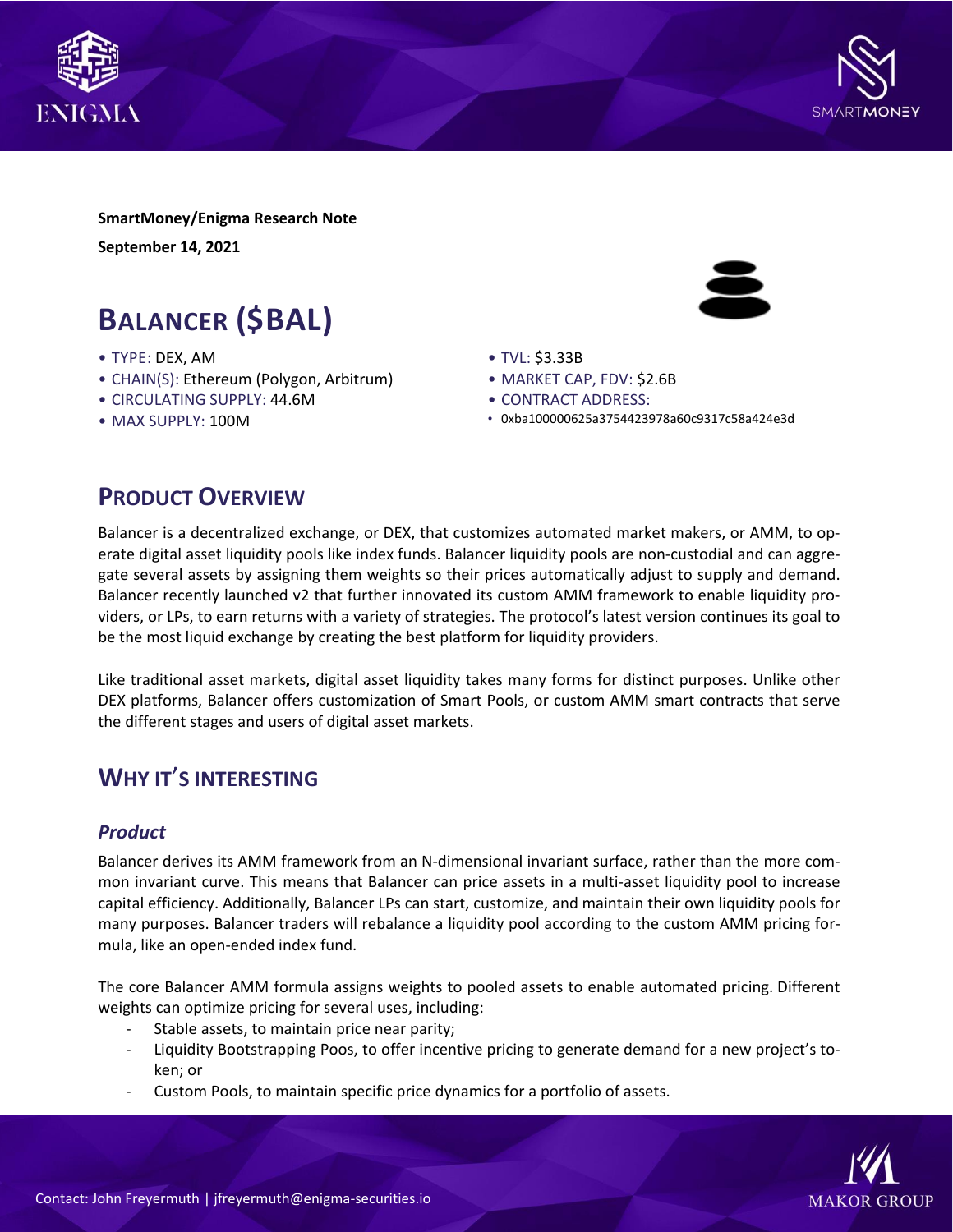These strategies can be customized in Balancer's Smart Pools to optimize for LPs or traders. Smart Pools with incentive pricing can increase demand for a new token if traded for a target token. Traders benefit because they can earn arbitrage profits while the new token project enjoys quick liquidity growth. An investment manager can restrict access to a custom pool with specific pricing parameters to precisely maintain asset balances.

Balancer V2 pools are unique relative to comparable DEXs because they do not maintain asset balances. Instead, Balancer V2 holds all balances in the Vault, a smart contract that aggregates liquidity across the platform. The Vault enables highly complex multi-asset pair exchanges at low cost. Because all balances are managed by one smart contract, less Ethereum gas is required to exchange assets because two or more pools are not required to interact. Fewer smart contract interactions per trade means more trades can occur with Balancer. As a result, Balancer's model is well suited for other decentralized applications to trade in volume, or high-frequency trading algorithms to seek alpha.

### *Governance*

Decentralized governance is an ongoing process for the Balancer protocol. Currently, BAL holders can propose and vote on protocol governance items, off-chain. After approval, Balancer changes are recorded on the Ethereum blockchain with a multi-signature wallet. The wallet's signers are elected by BAL holders and must uphold specific Signer Duties to maintain their position. The multisig does not hold nor control Balancer LP funds and cannot make decisions without governance votes. While controlled by a democratic process, the multisig is a temporary solution until Balancer launches a decentralized autonomous organization, or DAO.

Governance participants must use BAL tokensto vote on protocol improvements. To vote, participants must hold BAL tokens or Balancer Pool Tokens, signifying ownership of a Balancer liquidity pool with BAL. If a participant wants to propose or vote on an item, BAL holders can delegate their staked tokens to their address. This way, an external partner can propose or pass an idea without the need to purchase BAL tokens. Anyone delegated tokens must collaborate with the BAL owner, which maintains BAL owner control over governance.

Balancer usesthe Snapshot governance application to hold votes on protocol decisions. Balancer developed the Snapshot application to mitigate voting manipulation risks by recording participants' token balances at a point in time. Governance participants then stake BAL tokens to vote based on their balances as of the snapshot. By using a historically verifiable reference, malicious participants cannot instantly borrow BAL tokens to win a vote. Balancer's Snapshot innovation proved to be so successful for decentralized governance that the application now independently serves multiple decentralized applications.

# **TOKENOMICS**

## *Token Supply*

The Balancer Governance Token, or BAL, launched on 6/22/20 after an initial fundraising round. The Seed Round raised \$3MM for Balancer and distributed 5MM BAL tokens to four investors led by Accomplice and

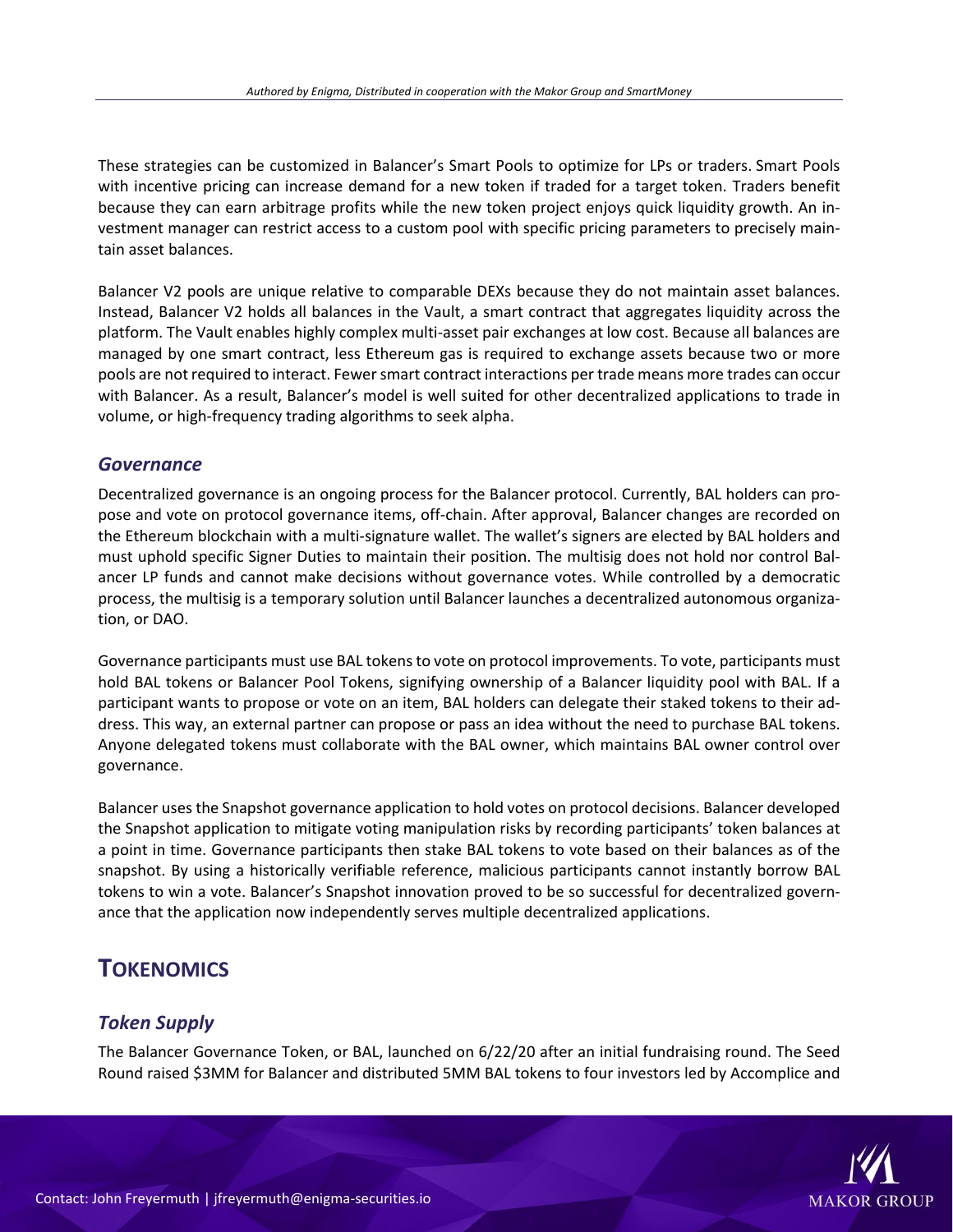Placeholder. After that, a two-part Series A raised \$12MM from Alameda Research, DeFiant, and Three Arrows Capital, among other investment firms.

The BAL launch also marked the beginning of BAL emissions to LPs. The protocol team planned to distribute 65MM BAL tokens to LPs over nine years. At that point, the total BAL would reach its 100MM token supply cap. The entire BAL supply will be distributed to platform participants, investors, and builders.



#### **BAL Supply Distribution**

Currently, an estimated 45MM BAL tokens have been created. Unlocked and circulating BAL supply is roughly 10MM BAL with 34MM BAL are locked or vesting. Based on the 100MM maximum supply, about 55MM tokens are yet to be created and rewarded to LPs. At this rate, the Balancer protocol is (ahead/behind) the original BAL distribution schedule.

## *Value Accrual*

Traders pay a percentage of the asset they receive when they execute a trade with Balancer. Like Balancer V1, all trade fees on V2 accrue to LPs. The platform's governance participants, however, can vote to adjust the share of trading fees allocated to the protocol. Instead of increasing the fee rate traders pay, a protocol fee would be taken as a percentage of LP fees. While LPs continue to earn BAL governance tokens, voting to reduce their revenue would not align with their interests.

Balancer's trading fees dynamically adjust to supply and demand per asset. In March 2021, Balancer partnered with Gauntlet to create and maintain trading fee algorithms. Dynamic fee rates enable Balancer and Gauntlet to adjust the take rate to market conditions. When demand is low, Balancer can reduce fees to attract traders. Similarly, if liquidity is low, increased trading fees can attract LPs with competitive expected returns.

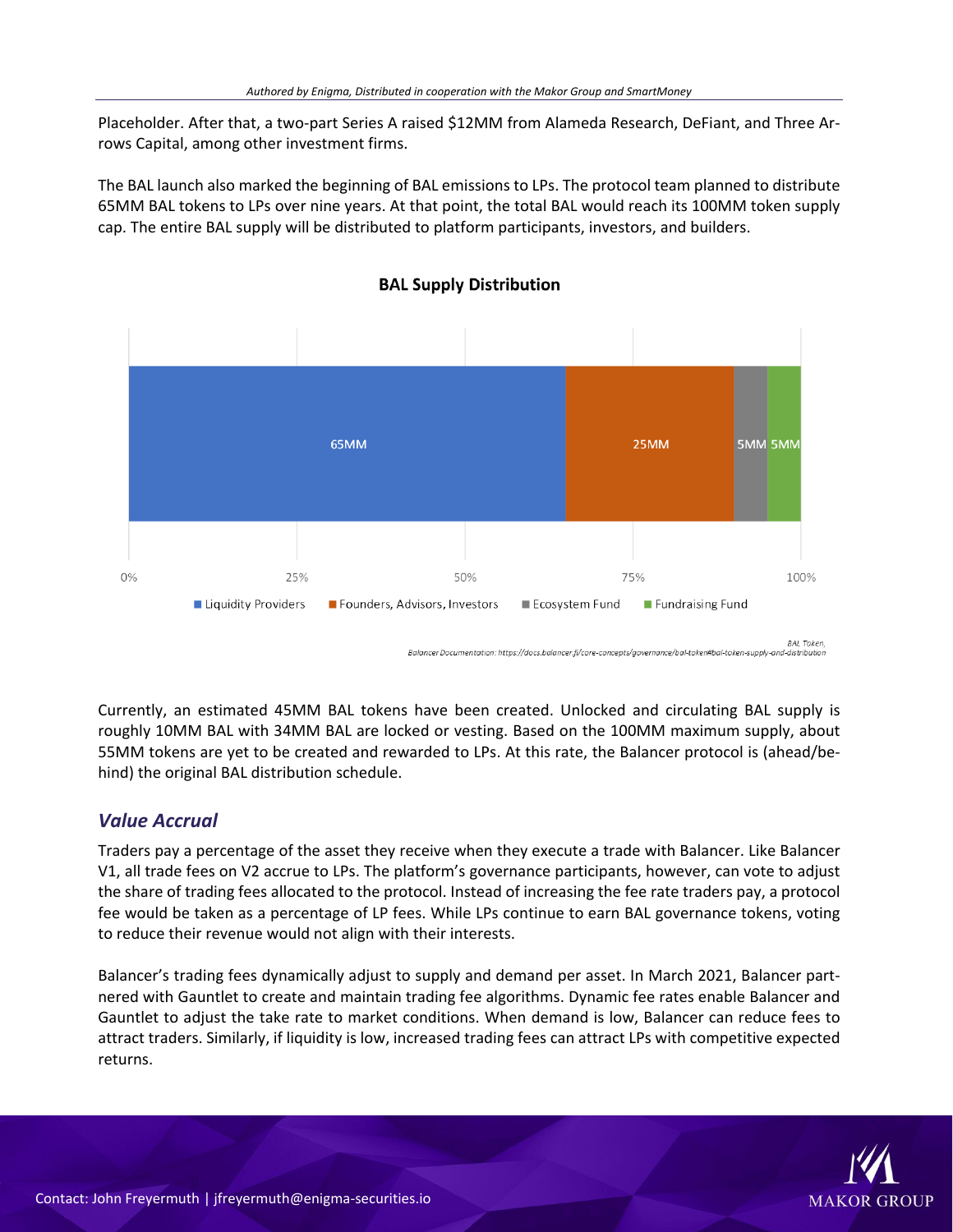Flash loans, on the other hand, can generate fees directly to the Balancer protocol. Flash loan users pay a percentage of the assets used in the loan to the Balancer protocol fee smart contract. Protocol fee usage is determined only by governance votes, regardless of the source. Current flash loan fees and Protocol Fees are set to zero.



**Monthly Balancer v DEX Volume Growth** 

Balancer exchange revenues over the past year indicate that dynamic fee rates did not offset market effects to platform volume. Over the same period, Balancer volume changed in line with total DEX volume while fees stabilized. With 2021 volume lagging the DEX market, it is unlikely Balancer will break this pattern in the near-term.

## *Valuation*

Historical Balancer valuations provide a useful framework for near-term expectations. Balancer's lack of fee accrual to BAL holders eliminates dividend yield as a value driver. Because Balancer's mission is to attract LPs, it is unlikely governance participants will vote to re-allocate LP fees to the protocol or BAL holders in the near-term.



Monthly DEX Volume by Project. @hagaetc, Dune Analytics: https://dune.xyz/queries/1847/3261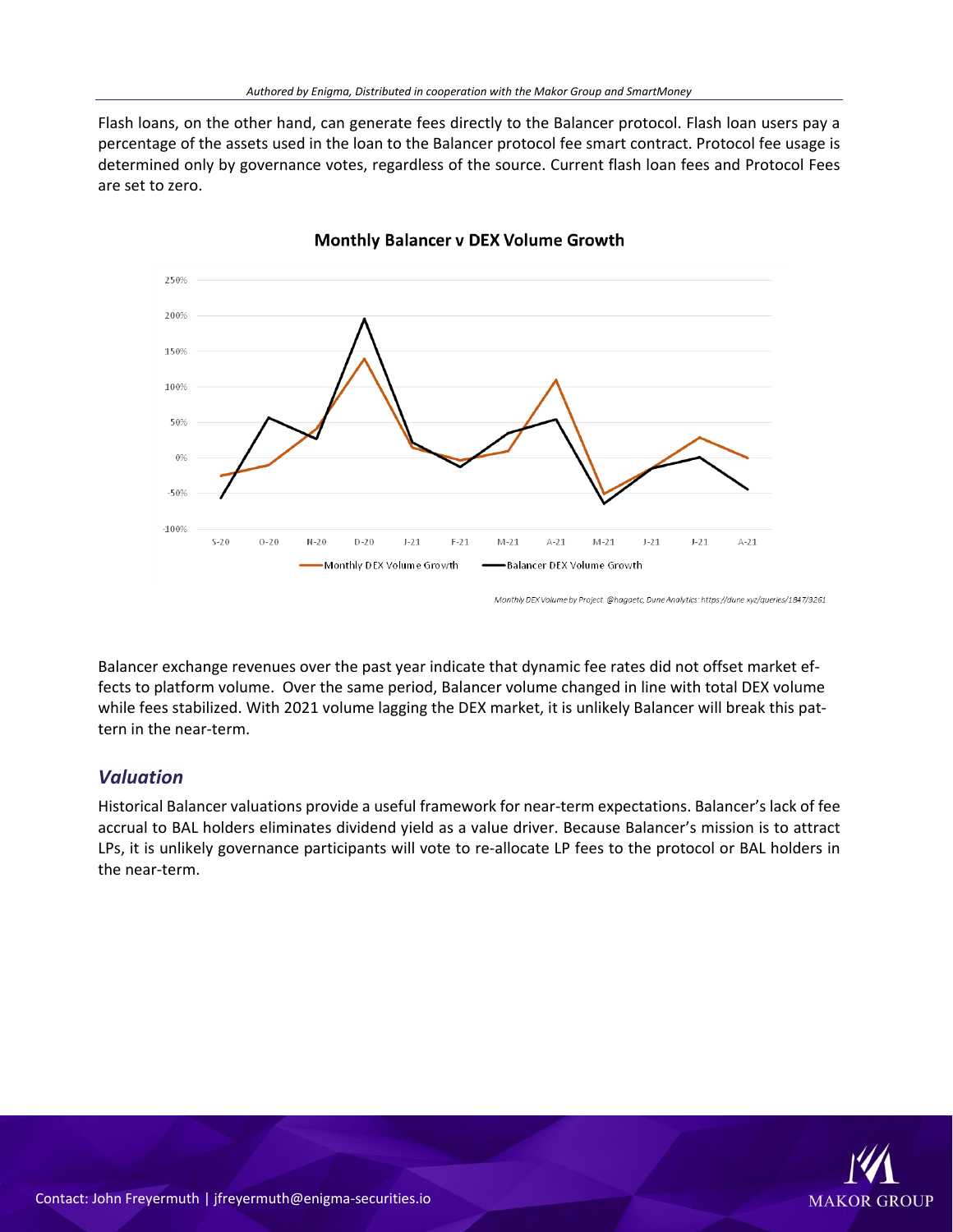| <b>Revenue Model: Balancer</b>                             |            |                                                                                                                                                                       |                       |                       |                       |                       |                       |                       |                       |                       |                       |                        |                        |                         |
|------------------------------------------------------------|------------|-----------------------------------------------------------------------------------------------------------------------------------------------------------------------|-----------------------|-----------------------|-----------------------|-----------------------|-----------------------|-----------------------|-----------------------|-----------------------|-----------------------|------------------------|------------------------|-------------------------|
| Fee Pct to Token Holders<br>Fee Pct to Liquidity Providers | 0%<br>100% | - No Balancer exchange fees accrue to BAL holders; Flash Loan fees are set to 0%<br>- Only LPs receive Balancer exchange fees<br>*Model includes data through 9/13/21 |                       |                       |                       |                       |                       |                       |                       |                       |                       |                        |                        |                         |
| Monthly                                                    |            | <b>Historical</b>                                                                                                                                                     |                       |                       |                       |                       |                       |                       |                       |                       |                       |                        |                        |                         |
| Month End                                                  |            | 9/30/20                                                                                                                                                               | 10/31/20              | 11/30/20              | 12/31/20              | 1/31/21               | 2/28/21               | 3/31/21               | 4/30/21               | 5/31/21               | 6/30/21               | 7/31/21                | 8/31/21                | 9/30/21                 |
| <b>Platform Volume</b>                                     | USD. MM    | 760                                                                                                                                                                   | 330                   | 518                   | 656                   | 1,943                 | 2.371                 | 2.068                 | 2.788                 | 4.305                 | 1.535                 | 1.310                  | 1.323                  | 738                     |
| Growth                                                     |            |                                                                                                                                                                       | $-57%$                | 57%                   | 27%                   | 196%                  | 22%                   | $-13%$                | 35%                   | 54%                   | $-64%$                | $-15%$                 | 1%                     | $-44%$                  |
| <b>Platform Fees</b>                                       | USD. MM    | 12                                                                                                                                                                    | 3                     | $\overline{2}$        | $\mathbf{2}$          | 5                     | $\overline{7}$        | 6                     | 8                     | 11                    | 4                     | 4                      | 4                      | $\overline{2}$          |
| Growth                                                     |            |                                                                                                                                                                       | $-79%$                | $-18%$                | 6%                    | 130%                  | 45%                   | $-14%$                | 27%                   | 40%                   | $-67%$                | $-3%$                  | 24%                    | $-48%$                  |
| <b>Fee Rate</b>                                            |            | 1.6%                                                                                                                                                                  | 0.8%                  | 0.4%                  | 0.3%                  | 0.3%                  | 0.3%                  | 0.3%                  | 0.3%                  | 0.3%                  | 0.2%                  | 0.3%                   | 0.3%                   | 0.3%                    |
| Fee Pct to BAL Holders                                     |            | 0.0%                                                                                                                                                                  | 0.0%                  | 0.0%                  | 0.0%                  | 0.0%                  | 0.0%                  | 0.0%                  | 0.0%                  | 0.0%                  | 0.0%                  | 0.0%                   | 0.0%                   | 0.0%                    |
| Fee Pct to LPs                                             |            | 1.6%                                                                                                                                                                  | 0.8%                  | 0.4%                  | 0.3%                  | 0.3%                  | 0.3%                  | 0.3%                  | 0.3%                  | 0.3%                  | 0.2%                  | 0.3%                   | 0.3%                   | 0.3%                    |
| <b>Total Value Locked</b><br>Growth                        | USD, MM    | 543                                                                                                                                                                   | 379<br>$-30%$         | 499<br>32%            | 660<br>32%            | 972<br>47%            | 1,507<br>55%          | 2,400<br>59%          | 2,980<br>24%          | 2,422<br>$-19%$       | 1,578<br>$-35%$       | 2,721<br>72%           | 3,166<br>16%           | 3,335<br>5%             |
| Circulating Supply, Estimated<br>Growth                    | Tokens, MM | 8                                                                                                                                                                     | 8<br>3.6%             | 9<br>11.8%            | 10<br>13.0%           | 11<br>4.1%            | 11<br>$-0.2%$         | 11<br>0.3%            | 11<br>0.0%            | 11<br>0.1%            | 11<br>$-0.1%$         | 11<br>0.0%             | 11<br>0.0%             | 11<br>$-0.1%$           |
| Average Price<br>Monthly Change                            |            | \$18.54                                                                                                                                                               | \$13.91<br>$-25%$     | \$12.41<br>$-11%$     | \$13.24<br>7%         | \$19.13<br>44%        | \$39.52<br>107%       | \$48.71<br>23%        | \$56.06<br>15%        | \$50.58<br>$-10%$     | \$23.01<br>$-55%$     | \$20.44<br>$-11%$      | \$25.87<br>27%         | \$30.43<br>18%          |
| Market Cap, Average                                        | USD, MM    | \$147                                                                                                                                                                 | \$114                 | \$114                 | \$137                 | \$207                 | \$426                 | \$527                 | \$606                 | \$547                 | \$249                 | \$221                  | \$279                  | \$329                   |
| Monthly Change                                             |            |                                                                                                                                                                       | $-22%$                | 0%                    | 20%                   | 50%                   | 106%                  | 24%                   | 15%                   | $-10%$                | $-55%$                | $-11%$                 | 27%                    | 18%                     |
| Fee Pct to BAL Holders                                     |            | 0.0%                                                                                                                                                                  | 0.0%                  | 0.0%                  | 0.0%                  | 0.0%                  | 0.0%                  | 0.0%                  | 0.0%                  | 0.0%                  | 0.0%                  | 0.0%                   | 0.0%                   | 0.0%                    |
| Total Dividend to BAL Holders                              |            | \$0                                                                                                                                                                   | \$0                   | \$0                   | \$0                   | \$0                   | \$0                   | \$0                   | \$0                   | \$0                   | \$0                   | \$0                    | \$0                    | \$0                     |
| Dividend per BAL Token                                     |            | \$0                                                                                                                                                                   | \$0                   | \$0                   | \$0                   | \$0                   | \$0                   | \$0                   | \$0                   | \$0                   | \$0                   | \$0                    | \$0                    | \$0                     |
| <b>Price/Sales</b><br>TVL/MC<br><b>Dividend Yield</b>      |            | 12.2x<br>3.7x<br>0.0%                                                                                                                                                 | 44.9x<br>3.3x<br>0.0% | 54.9x<br>4.4x<br>0.0% | 62.6x<br>4.8x<br>0.0% | 40.9x<br>4.7x<br>0.0% | 58.3x<br>3.5x<br>0.0% | 84.2x<br>4.6x<br>0.0% | 76.1x<br>4.9x<br>0.0% | 49.1x<br>4.4x<br>0.0% | 67.7x<br>6.3x<br>0.0% | 62.2x<br>12.3x<br>0.0% | 63.5x<br>11.3x<br>0.0% | 143.0x<br>10.2x<br>0.0% |

Balancer fees primarily drive BAL price compared Total Value Locked. Because BAL holders do not stake BAL to earn fees or other yield, TVL does not indicate future BAL value. Platform fees, however, accrue to LPs, which should incentivize them to provide more liquidity as fees grow. More liquidity on Balancer should increase volume as slippage and fee/transactions decrease. As volume grows, LPs should earn more fees. This cycle should continue to compound until Balancer's liquidity grows. Total Value Locked is the result of LPs increasing deposits to maximize returns, so TVL lags platform performance.

## **COMPETITIVE LANDSCAPE AND RECOMMENDATION**

In a deeply competitive segment, Balancer should sustain middling valuation among the Top DEXs. Based on TVL, which describes DEX size by its total available liquidity, Balancer ranks fifth. While Balancer offers little advantage to traders, its TVL status is likely due to its unique LP tools. Token holders, depositors, and market makers choose Balancer because its AMM pools are composable while the Vault makes Balancer more capital efficient than Uniswap, Sushiswap, or PancakeSwap.

| <b>Comparable Valuation Multiples among Top 5 DEXs by TVL</b> |             |            |                            |                          |         |            |      |            |              |  |  |  |  |
|---------------------------------------------------------------|-------------|------------|----------------------------|--------------------------|---------|------------|------|------------|--------------|--|--|--|--|
|                                                               |             |            | BAL: Sep. 2020 - Sep. 2021 | Comparable DEXs: 9/13/21 |         |            |      |            |              |  |  |  |  |
| <b>Valuation Multiples</b>                                    | <b>High</b> | <u>Low</u> | Med                        | Avg                      | 9/13/21 | <u>CRV</u> | CAKE | <u>UNI</u> | <b>SUSHI</b> |  |  |  |  |
| Price/Sales                                                   | 143.0x      | 12.2x      | 62.2x                      | 63.0x                    | 42.7x   | 257.7x     | 5.3x | 15.1x      | 6.3x         |  |  |  |  |
| TVL/MC                                                        | 3.3x        | 3.3x       | 4.7x                       | 6.0x                     | 12.1x   | 15.2x      | 1.2x | 0.4x       | 16.6x        |  |  |  |  |

Comps from "Exchange," Token Terminal: https://www.tokenterminal.com/terminal/markets/exchange

Despite Smart Pools and other LP tools, higher returns can be found elsewhere. Curve, for example, compounds LP fees for participating in governance through CRV and veCRV staking. Because CRV yield is not captured in platform fees, P/S is artificially high relative to peers. This does not apply to Balancer. The protocol issues BAL inflation to LPs, with no additional incentive. According to our Balancer valuation model,

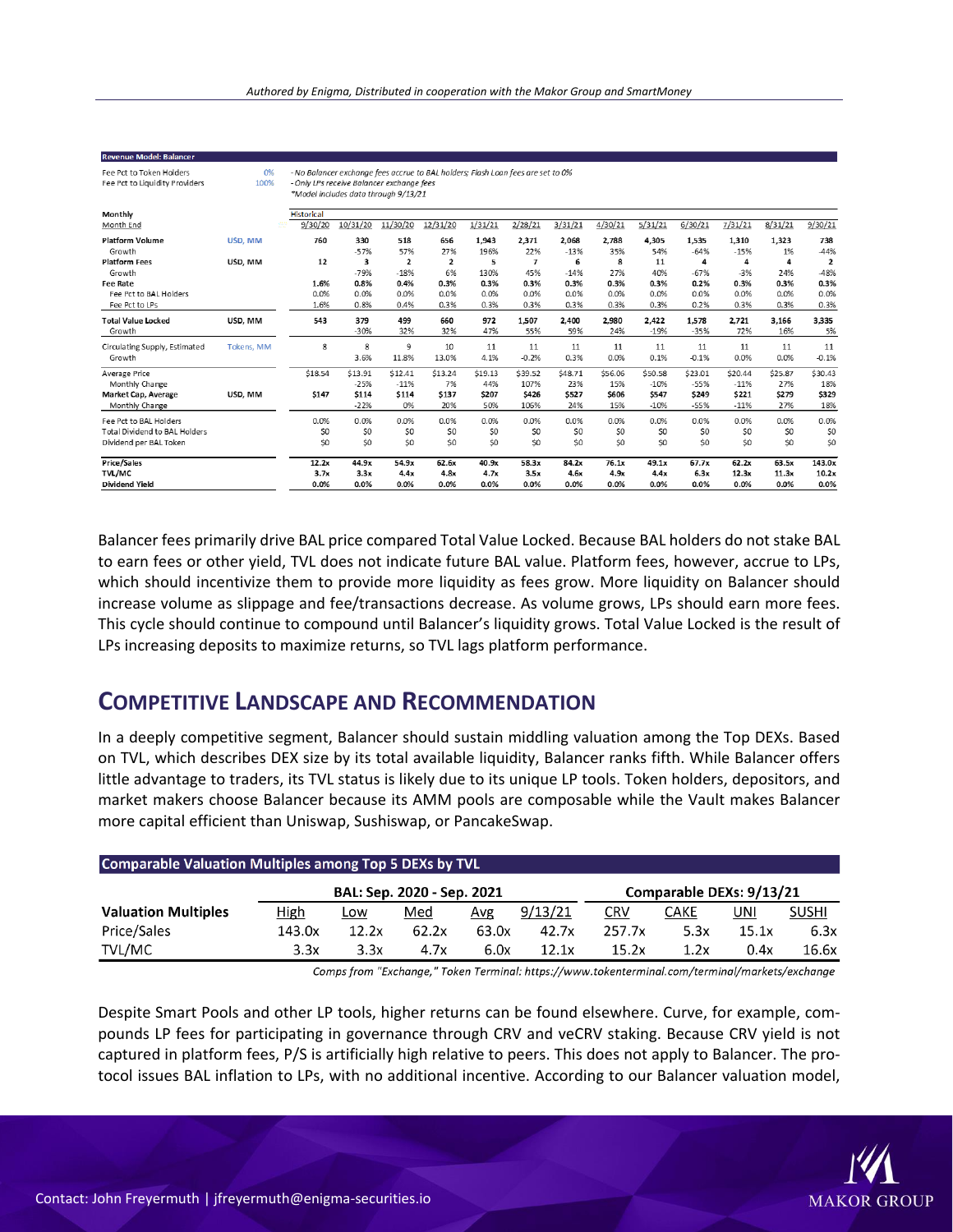BAL supply growth stopped over 2021. Without a dividend to BAL holders, BAL P/S multiple can be considered overvalued relative to peers.

Despite high valuations and low chances for increased yield on BAL tokens, the Balancer project exhibits potential. Institutional capital deployed to Balancer over the last year points to significant development on Balancer innovation over the next year. This investment should compound on Balancer's existing innovative technology. No other DEX platform has ventured into the Asset Management segment. Few other Asset Management projects offer comparably simple and composable index-fund tools. Balancer's growth may not come from individual users, rather from peer applications that seek bespoke and affordable asset management solutions.